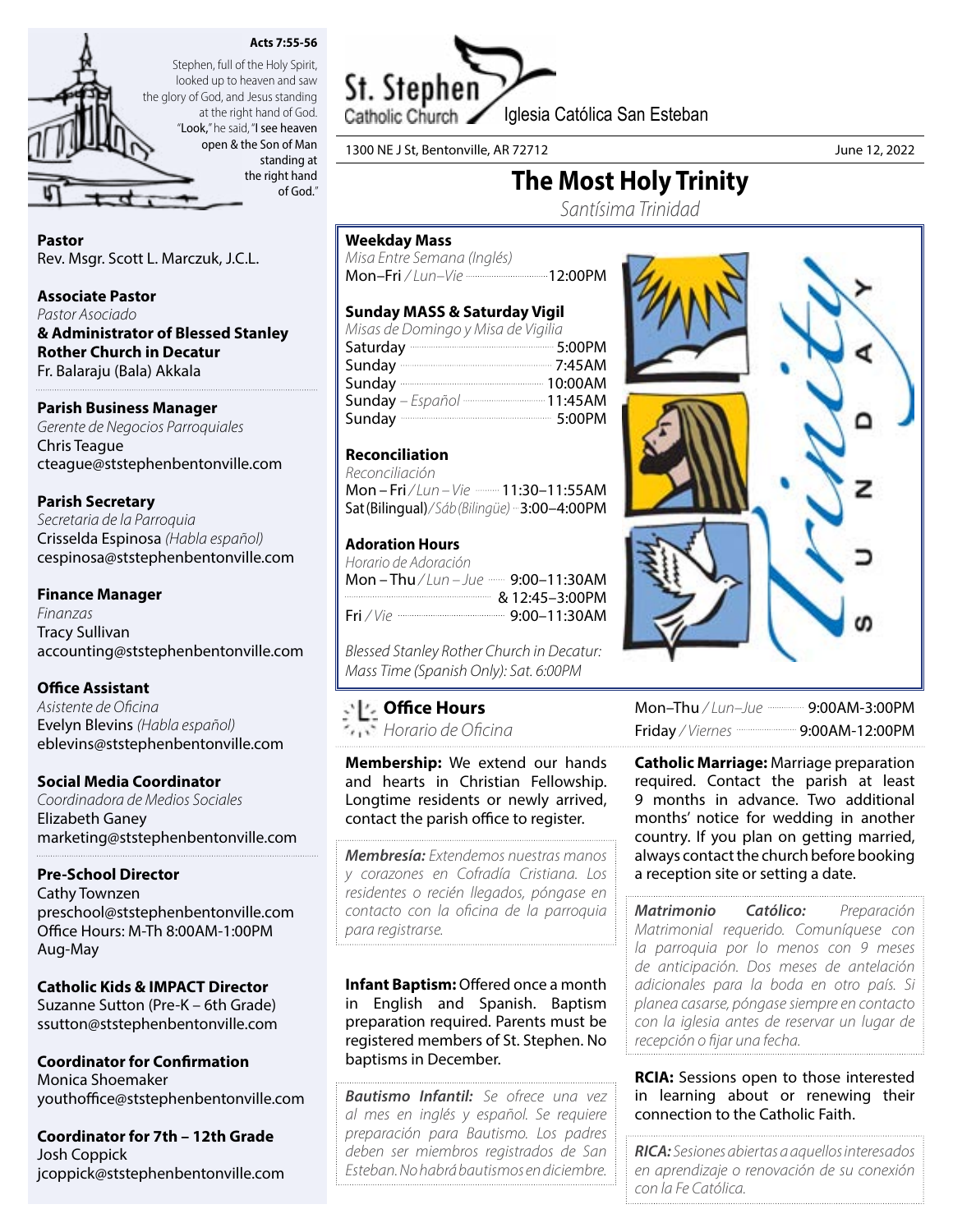

EUCHARISTIC REVIVAL 2022-2025 AVIVAMIENTO EUCARISTICO 2022-2025

Arkansas Eucharistic Revival Opening Mass in Rogers: The Diocese of Little Rock will begin its celebration of the National Eucharistic Revival with two opening Masses on Saturday, June 18, the Solemnity of the Most Holy Body and Blood of Christ (Corpus Christi). Father John Connell, vicar general, will celebrate one of these Masses at St. Vincent de Paul Church in Rogers at 5 p.m.

The National Eucharistic Revival is a three-year, grassroots revival of devotion and belief in the real presence of Jesus in the Eucharist. It begins nationwide on the feast of Corpus Christi, reaches its climax at the National Eucharistic Congress, July 17-21, 2024, in Indianapolis and concludes on Pentecost Sunday, June 8, 2025, after a year of "going out on mission." For more information, please visit: https://www. dolr.org/eucharistic-revival

*Misa de apertura del Avivamiento Eucarístico de Arkansas en Rogers: La Diócesis de Little Rock comenzará su celebración del Avivamiento Eucarístico Nacional con dos Misas de apertura el sábado, 18 de junio, la Solemnidad del Cuerpo y la Sangre de Cristo (Corpus Christi). El Padre John Connell, vicario general, celebrará una de estas Misas en la Iglesia de San Vicente de Paúl en Rogers a las 5 p.m. La otra será celebrada en la Catedral de San Andrés en Little Rock.* 

*Los Obispos de los EE. UU. (USCCB) están "llamando a un avivamiento de tres años de la devoción y la creencia en la Presencia Real de Jesús en la Eucaristía. Creen que Dios quiere ver un movimiento de católicos en todo Estados Unidos, curados, convertidos, formados y unificados por un encuentro con Jesús en la Eucaristía, y enviados en misión". Para más información, por favor visite: https://www.dolr.org/eucharistic-revival-sp*

### Society of St. Vincent de Paul (SSBC):

Is there a family you know who needs assistance? Please call the Society of St. Vincent de Paul so that together we can help those who are suffering. The items requested in the bulletin are those that can not be purchased by SSBC at the Food Bank. We rely on your generous donations of those items to help our neighbors in need. Thank you for all of your donations. Pantry needs: shampoo, paper towels, toilet paper, cake mix, frosting.

*Sociedad de San Vicente de Paúl (SSBC): ¿Hay una familia que usted conoce que necesita ayuda? Por favor llame a la Sociedad de San Vicente de Paúl para que juntos podamos ayudar a los que están sufriendo. Los artículos solicitados en el boletín son aquellos que no pueden ser adquiridos por SSBC en el Banco de Alimentos. Confiamos en sus generosas donaciones de esos artículos para ayudar a nuestros vecinos necesitados. Gracias por todas sus donaciones. Necesidades de despensa: champú, toallas de papel, papel higiénico, mezcla para pastel, glaseado.*



This Sunday: Come join us after the 10am Mass, for a light reception to wish Fr. Bala all the best on his next journey. Thank you Father Bala for your faithful service to our Parish, you will be missed!

Sunday, June 25th after the 10am Mass, join us for a reception celebrating Ken Hunter's Deacon ordination.



Collection Church in Latin America June 18-19: This collection promotes solidarity throughout the hemisphere by providing for pastoral projects in Latin America and the Caribbean. The funds are used to make grants and partnerships that support catechetical and lay leadership programs, youth ministry, evangelization programs and formation programs for religious, priests and deacons. For more information, visit: https://www.usccb.org/committees/ church-latin-america/collection-churchlatin-america-resources

*Junio 18-19 Colecta Iglesia en América Latina: Esta colecta promueve la solidaridad en todo el hemisferio al brindar proyectos pastorales en América Latina y el Caribe. Los fondos se utilizan para realizar subvenciones y asociaciones que apoyan programas de liderazgo laico y catequético, ministerio juvenil, programas de evangelización y programas de formación para religiosos, sacerdotes y diáconos. Para mayor información, visite: https://www.usccb.org/committees/churchlatin-america/collection-church-latinamerica-resources*



Ozark Catholic Academy: Congratulations to all graduating high school seniors! Many blessings to your new chapter in life.

Search #150 Retreat: Registrations are now being accepted for Search #150, a retreat to help juniors and seniors in high school get to know themselves better, deepen their friendship with Christ, and find support in living out their faith. The summer Search is open to in-coming juniors, seniors, and recently graduated seniors. Search #150 will be held at St. John Center, Little Rock, over the dates of June 24-26, 2022. The fee is \$135.00. For more information and registration forms visit our website at: https://www. dolr.org/sites/default/files/documents/ search-150.pdf. If you have questions,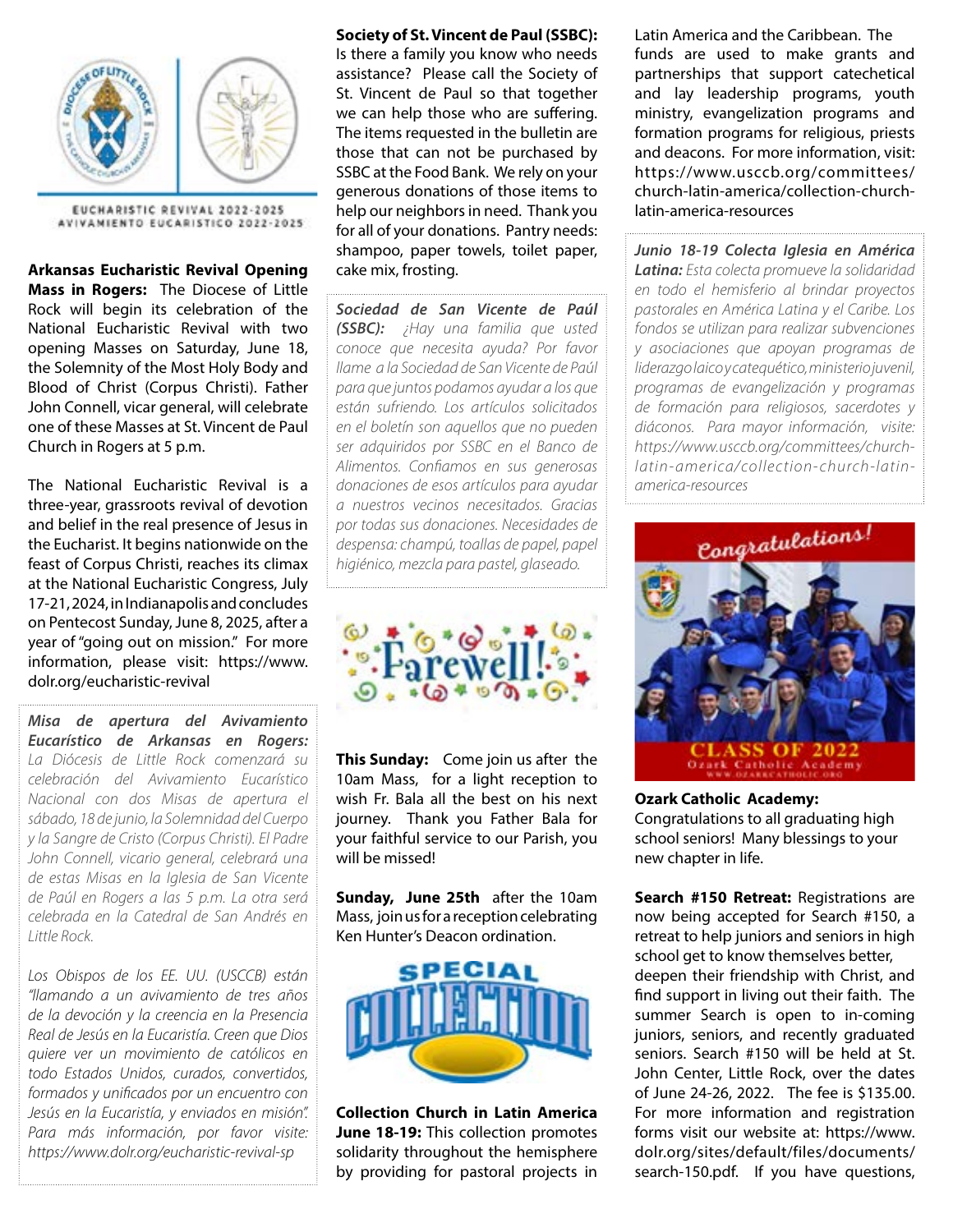you may contact Trish Gentry tgentry@ dolr.org at the Diocese of Little Rock Youth Ministry office: 501-664-0340, ext 418.

Most Holy Trinity: The Catechism of the Catholic Church tells us that the Trinity is the central mystery of the Christian faith. "It is the mystery of God in himself." (no. 234) God has revealed himself to us as Father, Son and Holy Spirit. He is three persons in one God. The Church's teaching focuses on the following:

The Trinity is One  $-$  "We do not confess three Gods, but one God in three persons ... The divine persons do not share the one divinity among themselves but each of them is God whole and entire ..." (no. 253)

The Three Persons of the Trinity are Distinct from One Another — "It is the Father who generates, the Son who is begotten, and the Holy Spirit who proceeds." (no. 254)

The Three Persons of the Trinity are Relative to Each Other - "Because it does not divide the divine unity, the real distinction of the persons from one another resides solely in the relationships which relate them to one another ..." (no. 255)

This may sound overwhelming and difficult to understand because it is. It is impossible to fully understand this mystery. However, we are to try because God reveals himself this way. In the Gospel of John, we see Jesus revealing his Trinitarian nature to his disciples.

"Jesus said to his disciples: '*I have much more to tell you, but you cannot bear it now. But when he comes, the Spirit of truth, he will guide you to all truth. He will not speak on his own, but he will speak what he hears, and will declare to you the things that are coming. He will glorify me, because he will take from what is mine and declare it to you. Everything that the Father has is mine; for this reason I told you that he will take from what is mine and declare it to you.*" (John 16:12-15)

Again, the reality of the Trinity can never be fully explained, but we do have examples in our human experience that can help us see various aspects of this mystery. For

example, in "The Holy Family, the Holy Trinity, and You", Gretchen Filz explains the similarities between the Trinity and the family and how love is the core of both. "When we reflect on the nature of the holy Trinity, we see that the human family itself teaches us about God. The Trinity is a loving, self-giving unity of three divine persons — God the Father, God the Son, and God the Holy Spirit — in one divine being. Their loving union is procreative, in that the holy Trinity brought creatures into existence to share in their divine love for all eternity. - Source: dolr.org -



*Santísima Trinidad: El Catecismo de la Iglesia Católica nos dice que la Trinidad es el misterio central de la fe cristiana. "Es el misterio de Dios en sí mismo" (Núm. 234). Dios se nos ha revelado a sí mismo como Padre, Hijo y Espíritu Santo. Él es tres personas en un solo Dios. Los tres puntos principales de la enseñanza de la Iglesia son:*

*La Trinidad es Una — "No confesamos tres dioses, sino un solo Dios en tres personas ... Las personas divinas no se reparten la única divinidad, sino que cada una de ellas es enteramente Dios ..." (Núm. 253).*

*Las Personas Divinas son Realmente Distintas entre Sí — "El Padre es quien engendra, el Hijo quien es engendrado, y el Espíritu Santo es quien procede" (Núm. 254).*

*Las Personas Divinas son Relativas Unas a Otras — "Porque no divide la unidad divina, reside únicamente en las relaciones que las refieren unas a otras ..." (Núm. 255). Esto puede sonar abrumador y difícil de comprender porque lo es. Es imposible comprender plenamente este misterio. Sin embargo, debemos tratar porque Dios se reveló a sí mismo de esta manera. En el Evangelio de Juan, vemos que Jesús revela* 

*su naturaleza Trinitaria a sus discípulos. "Jesús les dijo a sus discípulos: 'Todavía tengo muchas cosas que decirles, pero no las pueden comprender ahora. Cuando venga el Espíritu de la Verdad, él los introducirá en toda la verdad, porque no hablará por sí mismo, sino que dirá lo que ha oído y les anunciará lo que irá sucediendo. Él me glorificará porque recibirá de lo mío y se lo anunciará a ustedes. Todo lo que es del Padre es mío. Por eso les dijo: Él recibirá de lo mío y se lo anunciará a ustedes'" (Juan 16, 12-15).*

*Aunque no es lo mismo, contamos con ejemplos en nuestra experiencia humana para ayudarnos a comprender. En "La Sagrada Familia, la Santísima Trinidad, y Tú", Gretchen Filz explica las semejanzas entre la Trinidad y la familia y cómo el amor es el centro de ambas. "Cuando reflexionamos sobre la naturaleza de la Santísima Trinidad, vemos que la familia humana misma nos enseña sobre Dios. La Trinidad es una unidad de amor abnegado de tres personas divinas – Dios Padre, Dios Hijo, y Dios Espíritu Santo – en un ser divino. Su unión de amor es procreativa, en que la Santísima Trinidad trajo creaturas a la existencia para compartir su amor divino por toda la eternidad.*

The Diocese of Little Rock: Welcomes you to join us for the Ordination of Permanent Deacons on Saturday, June 11th and Saturday June 25th, 2022. Ordinations will be livestreamed on the Diocesan Homepage channel at: https:// www.youtube.com/c/cdolr.

St. Anthony of Padua: Original name Fernando Martins de Bulhões, (born 1195, Lisbon, Portugal—died June 13, 1231, Arcella, Verona [Italy]; canonized 1232; feast day June 13), Franciscan friar, doctor of the church, and patron of the poor. Padua and Portugal claim him as their patron saint, and he is invoked for the return of lost property.



"Actions speak louder than words; let your words teach and your actions speak."

-St. Anthony of Padua